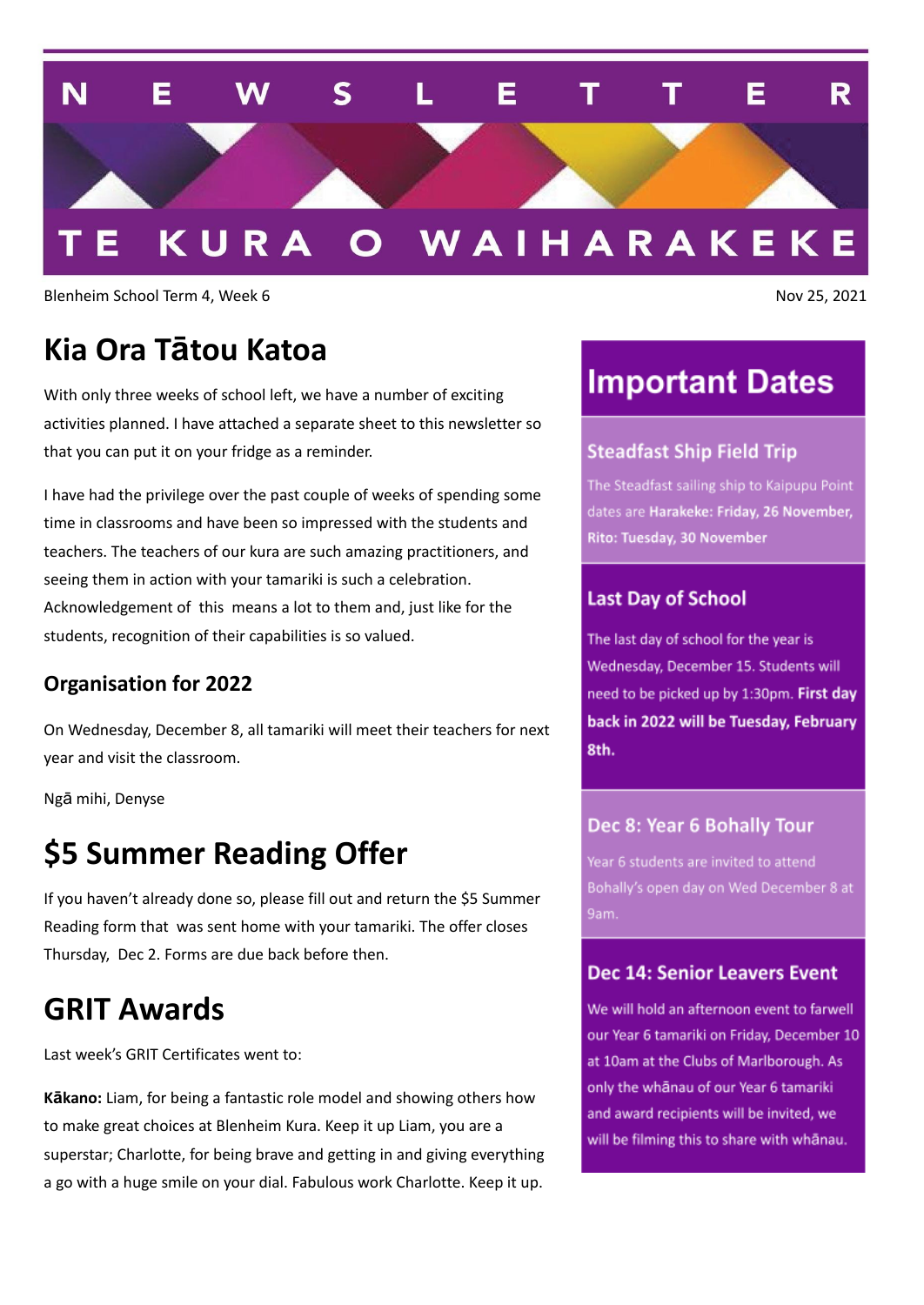**Koru:** Charlie, for showing responsibility in our classroom and also respect and compassion for others. You show leadership and initiative to make sure our classroom is a positive place to be. Thank you Charlie; Chloe, for showing GRIT in your learning and in the playground. You set an amazing example to others in the class by being fair, consistent and showing perseverance in your work. We love that you always want to grow as a learner.

**Rito:** Ryan F and Jahliah.

**Caught Being Good:**. Leo, for showing initiative in learning; Isla, for showing initiative and welcoming new students to our school; Ryan O.

## **Steadfast Sailing Ship Field Trip**

Tomorrow, Harakeke will be going out on the *Steadfast* sailing ship and visiting Kaipupu Point. Please pack a bottle of water and a hearty snack. Lunch is provided. Even if it is a sunny day, it is always cool and windy out on the water; please ensure your child dresses warmly in layers. (S)he must wear long pants, two layers with long sleeves, a warm jacket and sturdy shoes. Bring a beanie-style hat and an extra layer in your backpack. Thank you to the whānau who have signed up to support Harakeke tomorrow. **Rito's turn will be on Tuesday, 30 November.**